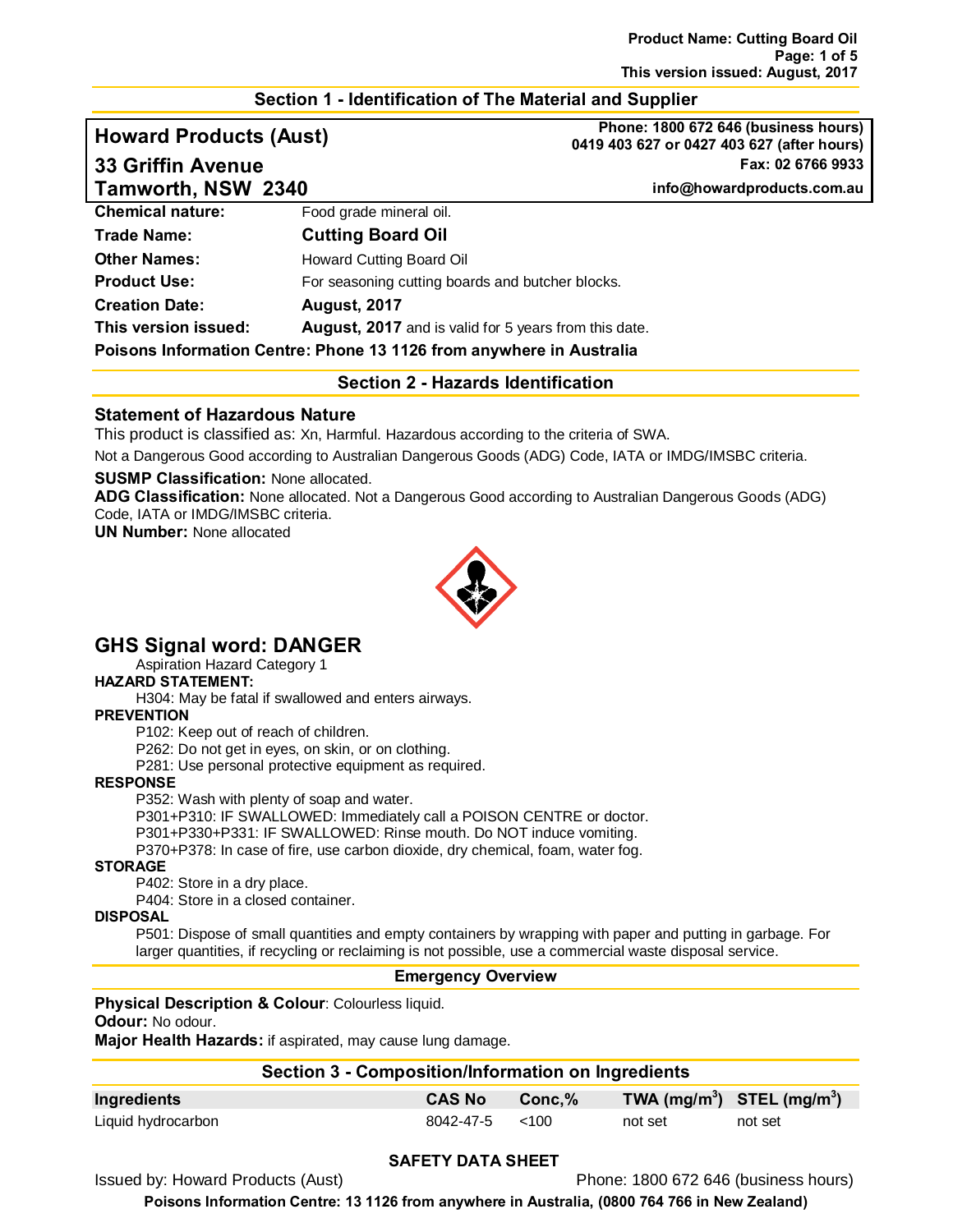This is a commercial product whose exact ratio of components may vary slightly. Minor quantities of other non hazardous ingredients are also possible.

The SWA TWA exposure value is the average airborne concentration of a particular substance when calculated over a normal 8 hour working day for a 5 day working week. The STEL (Short Term Exposure Limit) is an exposure value that may be equalled (but should not be exceeded) for no longer than 15 minutes and should not be repeated more than 4 times per day. There should be at least 60 minutes between successive exposures at the STEL. The term "peak "is used when the TWA limit, because of the rapid action of the substance, should never be exceeded, even briefly.

# **Section 4 - First Aid Measures**

# **General Information:**

You should call The Poisons Information Centre if you feel that you may have been poisoned, burned or irritated by this product. The number is 13 1126 from anywhere in Australia (0800 764 766 in New Zealand) and is available at all times. Have this SDS with you when you call.

**Inhalation:** First aid is not generally required. If in doubt, contact a Poisons Information Centre or a doctor. **Skin Contact:** Gently blot away excess liquid. Irritation is unlikely. However, if irritation does occur, flush with lukewarm, gently flowing water for 5 minutes or until chemical is removed.

**Eye Contact:** Quickly and gently blot material from eyes. No effects expected. If irritation does occur, flush contaminated eye(s) with lukewarm, gently flowing water for 5 minutes or until the product is removed. Obtain medical advice if irritation becomes painful or lasts more than a few minutes. Take special care if exposed person is wearing contact lenses.

**Ingestion:** If swallowed, do NOT induce vomiting. Wash mouth with water and contact a Poisons Information Centre, or call a doctor.

# **Section 5 - Fire Fighting Measures**

**Fire and Explosion Hazards**: The major hazard in fires is usually inhalation of heated and toxic or oxygen deficient (or both), fire gases. There is little risk of an explosion from this product if commercial quantities are involved in a fire. Violent steam generation or eruption may occur upon application of direct water stream on hot liquids. Vapours from this product are heavier than air and may accumulate in sumps, pits and other low-lying spaces, forming potentially explosive mixtures. They may also flash back considerable distances.

Fire decomposition products from this product may be toxic if inhaled. Take appropriate protective measures.

**Extinguishing Media:** In case of fire, use carbon dioxide, dry chemical, foam, water fog.

|                                  | <b>Fire Fighting:</b> If a significant quantity of this product is involved in a fire, call the fire brigade. |
|----------------------------------|---------------------------------------------------------------------------------------------------------------|
| Flash point:                     | 129°C (Cleveland open Cup) ASTM D 92                                                                          |
| <b>Upper Flammability Limit:</b> | No data.                                                                                                      |
| <b>Lower Flammability Limit:</b> | No data.                                                                                                      |
| <b>Autoignition temperature:</b> | No data.                                                                                                      |
| <b>Flammability Class:</b>       | Not flammable (GHS); C1 combustible (AS 1940)                                                                 |

# **Section 6 - Accidental Release Measures**

**Accidental release:** This product is sold in small packages, and the accidental release from one of these is not usually a cause for concern. For minor spills, clean up, rinsing to sewer and put empty container in garbage. Although no special protective clothing is normally necessary because of occasional minor contact with this product, it is good practice to wear impermeable gloves when handling chemical products. In the event of a major spill, prevent spillage from entering drains or water courses and call emergency services.

# **Section 7 - Handling and Storage**

**Handling:** Keep exposure to this product to a minimum, and minimise the quantities kept in work areas. Check Section 8 of this SDS for details of personal protective measures, and make sure that those measures are followed. The measures detailed below under "Storage" should be followed during handling in order to minimise risks to persons using the product in the workplace. Also, avoid contact or contamination of product with incompatible materials listed in Section 10.

**Storage:** Make sure that containers of this product are kept tightly closed. Keep containers dry and away from water. Make sure that the product does not come into contact with substances listed under "Incompatibilities" in Section 10. Some liquid preparations settle or separate on standing and may require stirring before use. Check packaging - there may be further storage instructions on the label.

# **SAFETY DATA SHEET**

Issued by: Howard Products (Aust) Phone: 1800 672 646 (business hours) **Poisons Information Centre: 13 1126 from anywhere in Australia, (0800 764 766 in New Zealand)**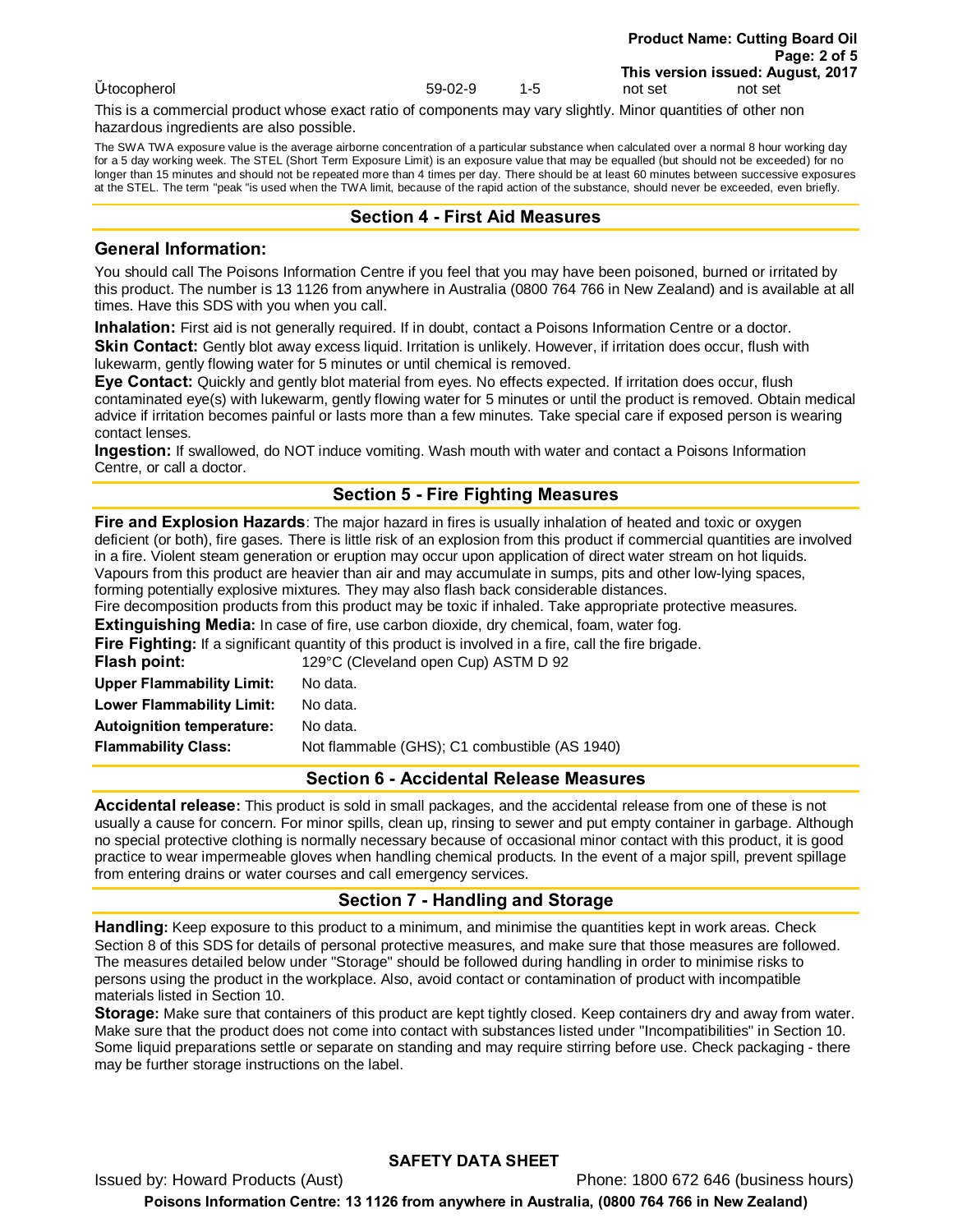# **Section 8 - Exposure Controls and Personal Protection**

The following Australian Standards will provide general advice regarding safety clothing and equipment:

Respiratory equipment: **AS/NZS 1715**, Protective Gloves: **AS 2161**, Occupational Protective Clothing: AS/NZS 4501 set 2008, Industrial Eye Protection: **AS1336** and **AS/NZS 1337**, Occupational Protective Footwear: **AS/NZS2210**.

#### **SWA Exposure Limits TWA (mg/m3**

# **) STEL (mg/m3 )**

Exposure limits have not been established by SWA for any of the significant ingredients in this product.

No special equipment is usually needed when occasionally handling small quantities. The following instructions are for bulk handling or where regular exposure in an occupational setting occurs without proper containment systems. **Ventilation:** No special ventilation requirements are normally necessary for this product. However make sure that the work environment remains clean and that vapours and mists are minimised.

**Eye Protection:** Eye protection such as protective glasses or goggles is recommended when this product is being used.

**Skin Protection:** The information at hand indicates that this product is not harmful and that normally no special skin protection is necessary. However, we suggest that you routinely avoid contact with all chemical products and that you wear suitable gloves (preferably elbow-length) when lengthy skin contact is likely.

**Protective Material Types:** There is no specific recommendation for any particular protective material type. **Respirator:** Usually, no respirator is necessary when using this product. However, if you have any doubts consult the Australian Standard mentioned above.

Safety deluge showers should, if practical, be provided near to where this product is being handled commercially.

#### **Section 9 - Physical and Chemical Properties:**

| <b>Physical Description &amp; colour:</b> | Colourless liquid.                               |
|-------------------------------------------|--------------------------------------------------|
| Odour:                                    | No odour.                                        |
| <b>Boiling Point:</b>                     | >260°C at 100kPa                                 |
| <b>Freezing/Melting Point:</b>            | No specific data. Liquid at normal temperatures. |
| <b>Volatiles:</b>                         | No specific data. Expected to be low at 100°C.   |
| <b>Vapour Pressure:</b>                   | Negligible at normal ambient temperatures.       |
| <b>Vapour Density:</b>                    | No data.                                         |
| <b>Specific Gravity:</b>                  | $0.82 - 0.86$ at 16 $^{\circ}$ C                 |
| <b>Water Solubility:</b>                  | Insoluble.                                       |
| pH:                                       | No data.                                         |
| <b>Volatility:</b>                        | Negligible at normal ambient temperatures.       |
| <b>Odour Threshold:</b>                   | No data.                                         |
| <b>Evaporation Rate:</b>                  | No data.                                         |
| <b>Coeff Oil/water Distribution:</b>      | No data                                          |
| Viscosity:                                | 7.5 cSt - 90 cSt at 40 °C                        |
| <b>Autoignition temp:</b>                 | No data.                                         |

### **Section 10 - Stability and Reactivity**

**Reactivity:** This product is unlikely to react or decompose under normal storage conditions. However, if you have any doubts, contact the supplier for advice on shelf life properties.

**Conditions to Avoid:** Keep containers tightly closed. Containers should be kept dry.

**Incompatibilities:** strong acids, strong oxidising agents.

**Fire Decomposition:** Combustion forms carbon dioxide, and if incomplete, carbon monoxide and possibly smoke. Water is also formed. Carbon monoxide poisoning produces headache, weakness, nausea, dizziness, confusion, dimness of vision, disturbance of judgment, and unconsciousness followed by coma and death. **Polymerisation:** This product will not undergo polymerisation reactions.

# **Section 11 - Toxicological Information**

# **Local Effects:**

**Target Organs:** There is no data to hand indicating any particular target organs.

# **Classification of Hazardous Ingredients**

Ingredient **Risk Phrases** 

No ingredient mentioned in the HSIS Database is present in this product at hazardous concentrations. **Liquid Hydrocarbon:** LD<sub>50</sub> Oral, Rat >5000mg/kg

# **SAFETY DATA SHEET**

Issued by: Howard Products (Aust) Phone: 1800 672 646 (business hours)

**Poisons Information Centre: 13 1126 from anywhere in Australia, (0800 764 766 in New Zealand)**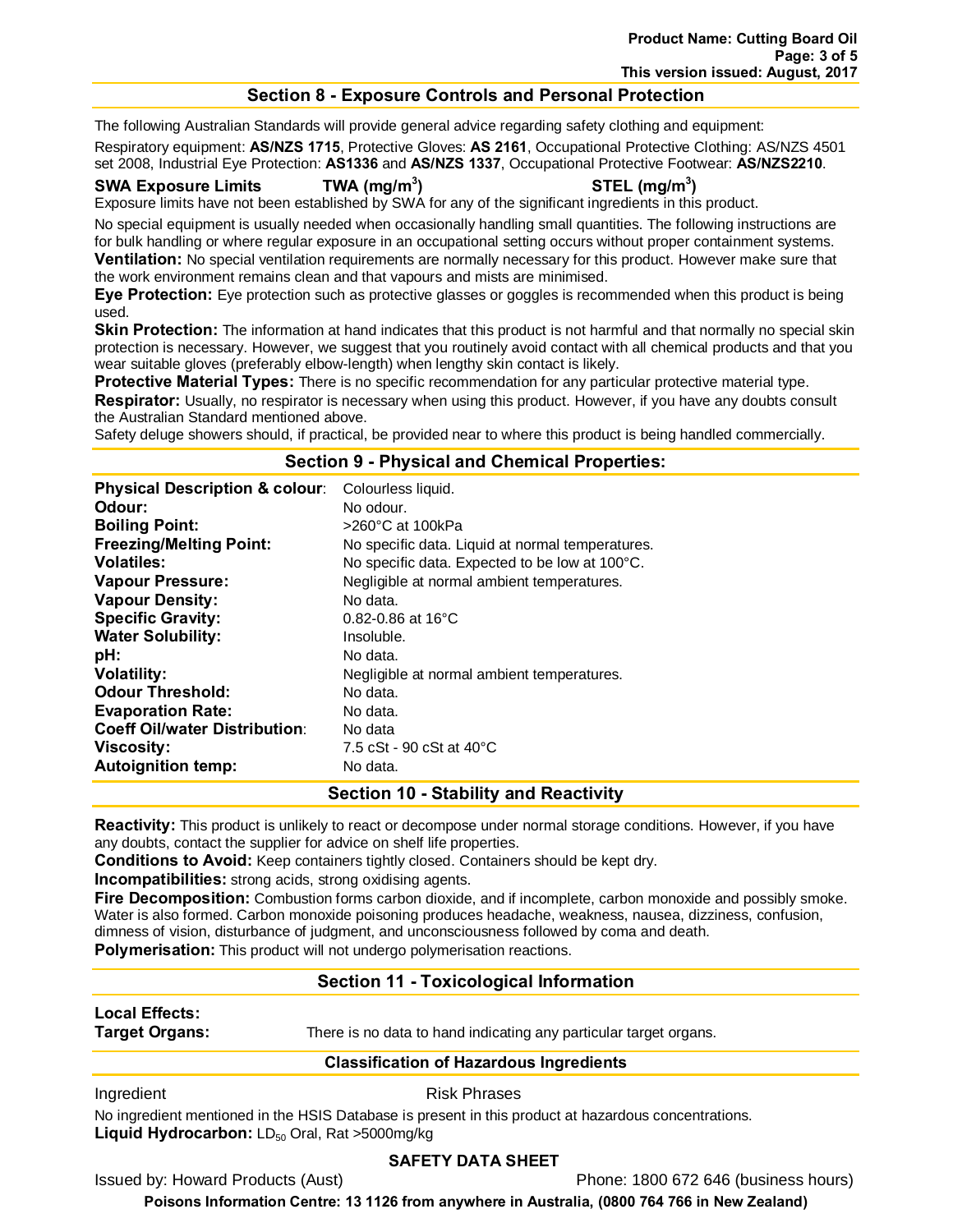#### **Potential Health Effects**

# **Inhalation:**

**Short Term Exposure:** Exposure to solvent vapour concentrations from the component solvents in excess of the stated occupational exposure limits may result in adverse health effects such as mucous membrane and respiratory system irritation and adverse effects on the kidneys, liver and central nervous system. Symptoms include headache, nausea, dizziness, fatigue, muscular weakness, drowsiness and in extreme cases, loss of consciousness.

Long Term Exposure: No data for health effects associated with long term inhalation.

# **Skin Contact:**

**Short Term Exposure:** Repeated or prolonged contact with the preparation may cause removal of natural fat from the skin resulting in dryness, irritation and possible non-allergic contact dermatitis. Solvents may also be absorbed through the skin.

**Long Term Exposure:** No data for health effects associated with long term skin exposure.

# **Eye Contact:**

**Short Term Exposure:** Splashes of liquid in the eyes may cause irritation and soreness with possible reversible damage.

**Long Term Exposure:** No data for health effects associated with long term eye exposure.

# **Ingestion:**

**Short Term Exposure:** Significant oral exposure is considered to be unlikely. Because of the low viscosity of this product, it may directly enter the lungs if swallowed, or if subsequently vomited. Once in the lungs, it is very difficult to remove and can cause severe injury or death. However, this product may be irritating to mucous membranes but is unlikely to cause anything more than transient discomfort.

**Long Term Exposure:** No data for health effects associated with long term ingestion.

### **Carcinogen Status:**

**SWA:** No significant ingredient is classified as carcinogenic by SWA.

**NTP:** No significant ingredient is classified as carcinogenic by NTP.

**IARC:** No significant ingredient is classified as carcinogenic by IARC.

# **Section 12 - Ecological Information**

Insufficient data to be sure of status.

### **Section 13 - Disposal Considerations**

**Disposal:** Dispose of small quantities and empty containers by wrapping with paper and putting in garbage. For larger quantities, if recycling or reclaiming is not possible, use a commercial waste disposal service.

# **Section 14 - Transport Information**

**UN Number:** This product is not classified as a Dangerous Good by ADG, IATA or IMDG/IMSBC criteria. No special transport conditions are necessary unless required by other regulations.

# **Section 15 - Regulatory Information**

**AICS:** All of the significant ingredients in this formulation are compliant with NICNAS regulations.

# **Section 16 - Other Information**

### **This SDS contains only safety-related information. For other data see product literature.**

| Acronyms: |  |
|-----------|--|
|-----------|--|

| <b>ADG Code</b>     | Australian Code for the Transport of Dangerous Goods by Road and Rail $(7th$ edition)                                  |
|---------------------|------------------------------------------------------------------------------------------------------------------------|
| <b>AICS</b>         | Australian Inventory of Chemical Substances                                                                            |
| <b>SWA</b>          | Safe Work Australia, formerly ASCC and NOHSC                                                                           |
| <b>CAS number</b>   | <b>Chemical Abstracts Service Registry Number</b>                                                                      |
| <b>Hazchem Code</b> | Emergency action code of numbers and letters that provide information to emergency<br>services especially firefighters |
| <b>IARC</b>         | International Agency for Research on Cancer                                                                            |
| <b>NOS</b>          | Not otherwise specified                                                                                                |
| <b>NTP</b>          | National Toxicology Program (USA)                                                                                      |
| <b>SUSMP</b>        | Standard for the Uniform Scheduling of Medicines & Poisons                                                             |
| <b>UN Number</b>    | United Nations Number                                                                                                  |

# **SAFETY DATA SHEET**

Issued by: Howard Products (Aust) Phone: 1800 672 646 (business hours) **Poisons Information Centre: 13 1126 from anywhere in Australia, (0800 764 766 in New Zealand)**